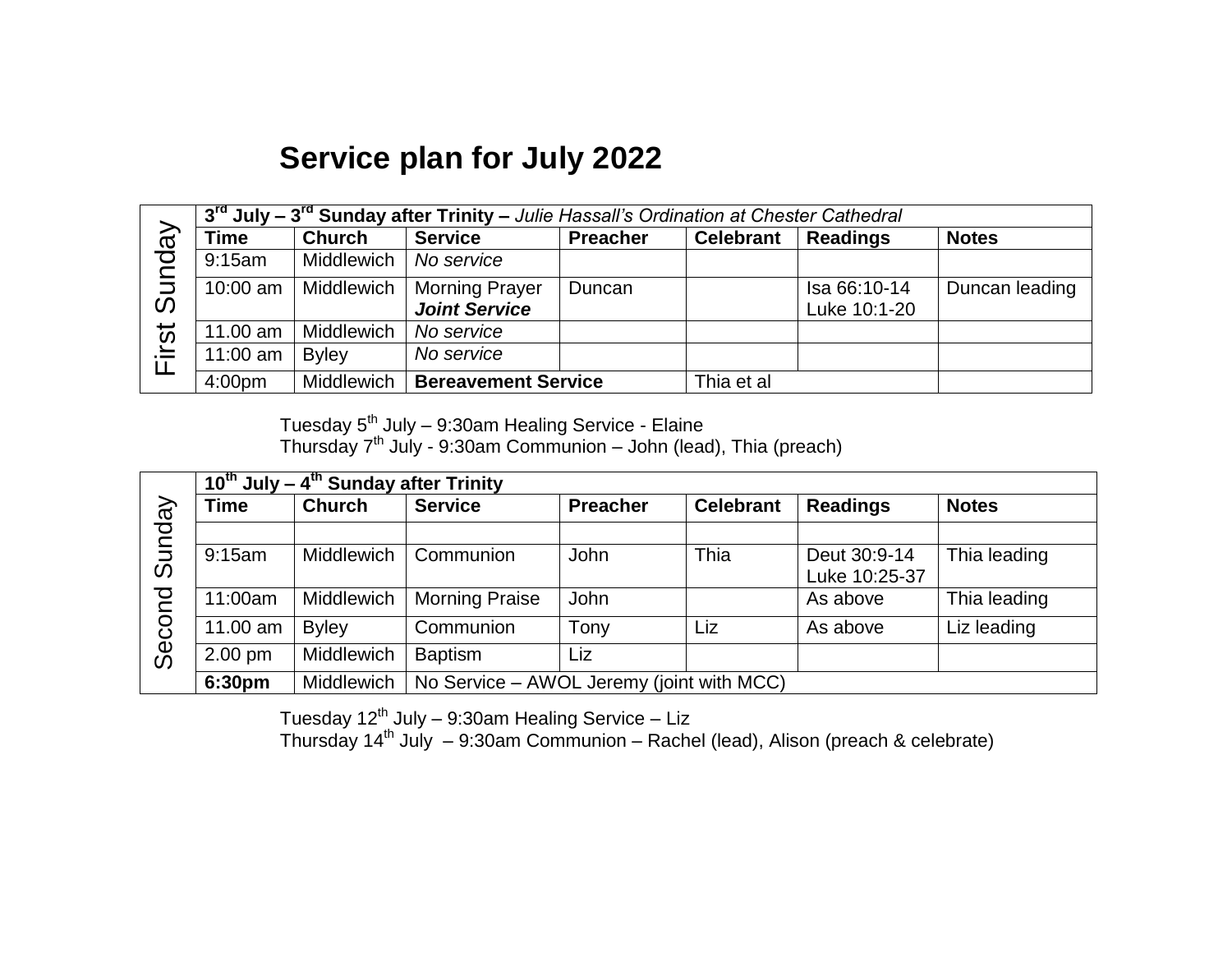|                                  | $17th$ July – 5 <sup>th</sup> Sunday after Trinity |                   |                       |                 |                  |                               |                   |  |
|----------------------------------|----------------------------------------------------|-------------------|-----------------------|-----------------|------------------|-------------------------------|-------------------|--|
| $\overline{\overline{6}}$        | Time                                               | <b>Church</b>     | <b>Service</b>        | <b>Preacher</b> | <b>Celebrant</b> | <b>Readings</b>               | <b>Notes</b>      |  |
| DO.                              |                                                    |                   |                       |                 |                  |                               |                   |  |
| $\bar{z}$<br>$\bar{\mathcal{O}}$ | $9.15$ am                                          | Middlewich        | Communion             | Lorraine        | Alison           | Gen 18:1-10a<br>Luke 10:38-42 | Alison<br>leading |  |
|                                  | 11.00 am                                           | Middlewich        | Communion             | Lorraine        | Lorraine         | As above                      | Jeremy leading?   |  |
| hird                             | 11.00 am                                           | <b>Byley</b>      | <b>Morning Prayer</b> | Alison          |                  | As above                      | Alison leading    |  |
|                                  | 6:30pm                                             | <b>Middlewich</b> | No service            |                 |                  |                               |                   |  |

Tuesday 19 $^{\text{th}}$  July – 9:30am Healing Service – Tony

Thursday 21<sup>st</sup> July - 9:30am Communion - Lorraine (lead), Trish (preach)

|        | $\overline{24^{th}}$ July – 6 <sup>th</sup> Sunday after Trinity |                   |                 |                                |                  |                               |                                   |  |  |
|--------|------------------------------------------------------------------|-------------------|-----------------|--------------------------------|------------------|-------------------------------|-----------------------------------|--|--|
|        | Time                                                             | <b>Church</b>     | <b>Service</b>  | <b>Preacher</b>                | <b>Celebrant</b> | <b>Readings</b>               | <b>Notes</b>                      |  |  |
|        |                                                                  |                   |                 |                                |                  |                               |                                   |  |  |
| Sunday | $9.15$ am                                                        | Middlewich        | Communion       | <b>Simon</b>                   | Lorraine         | Acts 8:26-39<br>Matt 28:16-20 | Lorraine leading                  |  |  |
|        | 11.00 am                                                         | Middlewich        | All Age Worship | Rachel                         |                  | As above                      | Jeremy leading<br>Outside service |  |  |
| ourth  | 11.00 am                                                         | <b>Byley</b>      | Communion       | <b>Simon</b>                   | Simon            | As above                      | Simon leading                     |  |  |
| LĽ     | $2.00$ pm                                                        | Middlewich        | <b>Baptism</b>  | Simon                          |                  |                               |                                   |  |  |
|        | 4:00 <sub>pm</sub>                                               | <b>Middlewich</b> |                 | Afternoon Communion - Lorraine |                  |                               |                                   |  |  |

Tuesday 26 th July – 9:30am Healing Service – Elaine

Thursday 28<sup>th</sup> July – 9:30am Communion Service – Simon (lead), Liz (preach)